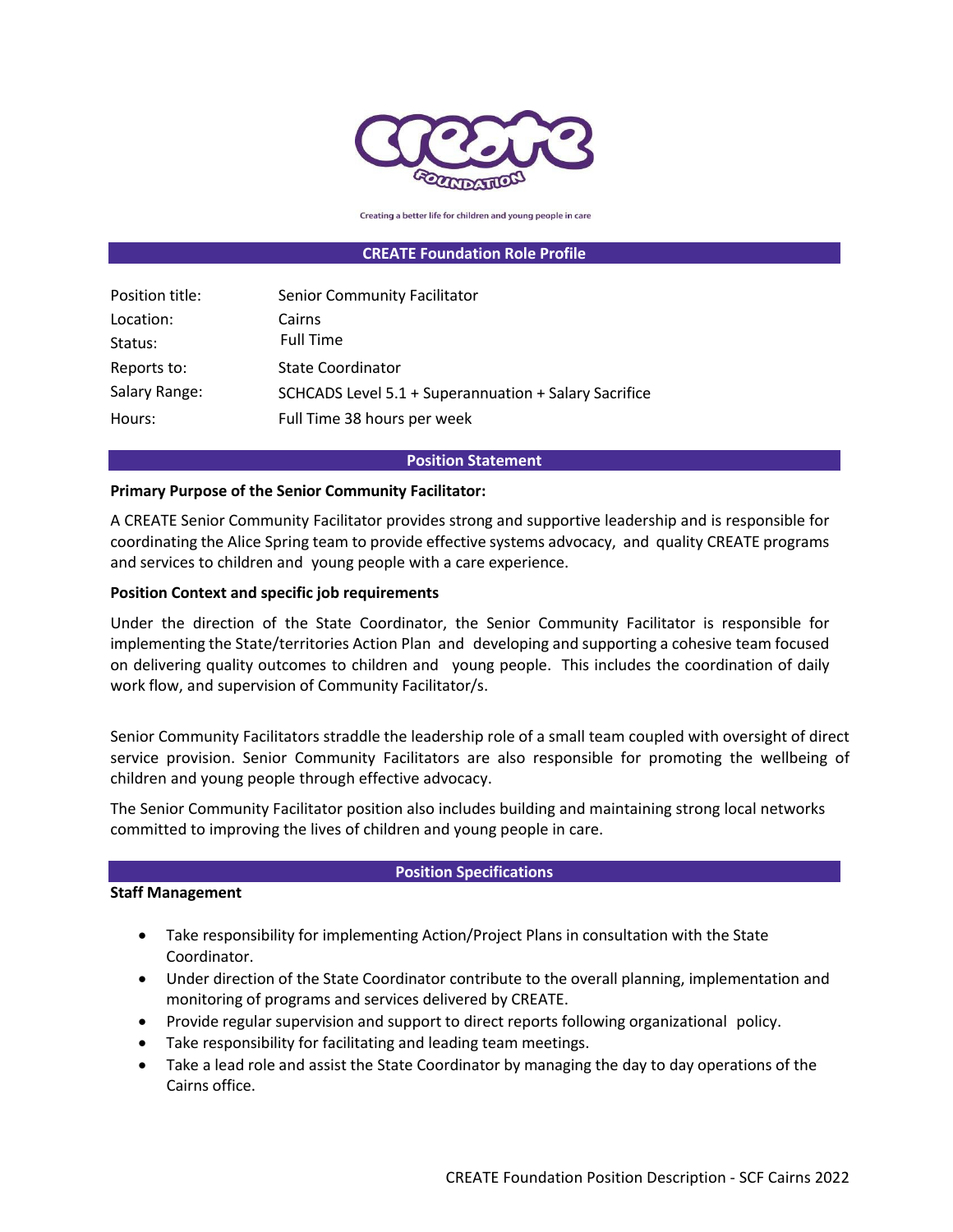# **Program Delivery**

- Ensure cons**i**stent program delive**r**y in accordance with CREATE's policies and procedures a**n**d in line wit**h** the training manuals/training guide**l**ines for programs.
- Assist in the development, implementation and monitoring of the project plan in consultation with the State Coordinator.
- Assist in the development of risk assessments for program delivery with the State Coordinator and take responsibility for managing and mitigating risk.

## **Relationship Management**

- Develop and maintain relationships with key community stakeholders.
- Model the key organisational values of participation, partnership, collaboration and learning.

# **Additional Responsibilities**

- Participate in the development and distribution of CREATE promotional materials in consultation with the State Coordinator and Marketing Manager.
- Ensure that risk assessments are carried out for program/activity delivery where appropriate in line with organizational policy.

## **Operational Requirements**

## **1. Reporting**

This position reports directly to the State Coordinator.

# **2. Budgeting**

This role does not have responsibility for the budget. However, it is responsible for ensuring that the budget is adhered to and that the organisations Financial Policies and Guidelines are adhered to. The Alice Springs budget is the responsibility of the State Coordinator and Finance Manager and are to be adhered to in accordance with organisational financial policy and processes.

## **3.Key Relationships & Management**

## **Internal**

- State Coordinator
- National Development and Operations Manager
- Community Facilitators

## **External**

- Department for Families and Communities
- Sector partners

# **4. Organisational Citizenship and Teamwork**

- Demonstrate an active, dedicated commitment to the CREATE Mission, Vision and Core Principles.
- Actively seek to understand, represent and support CREATE's vision, strategic direction